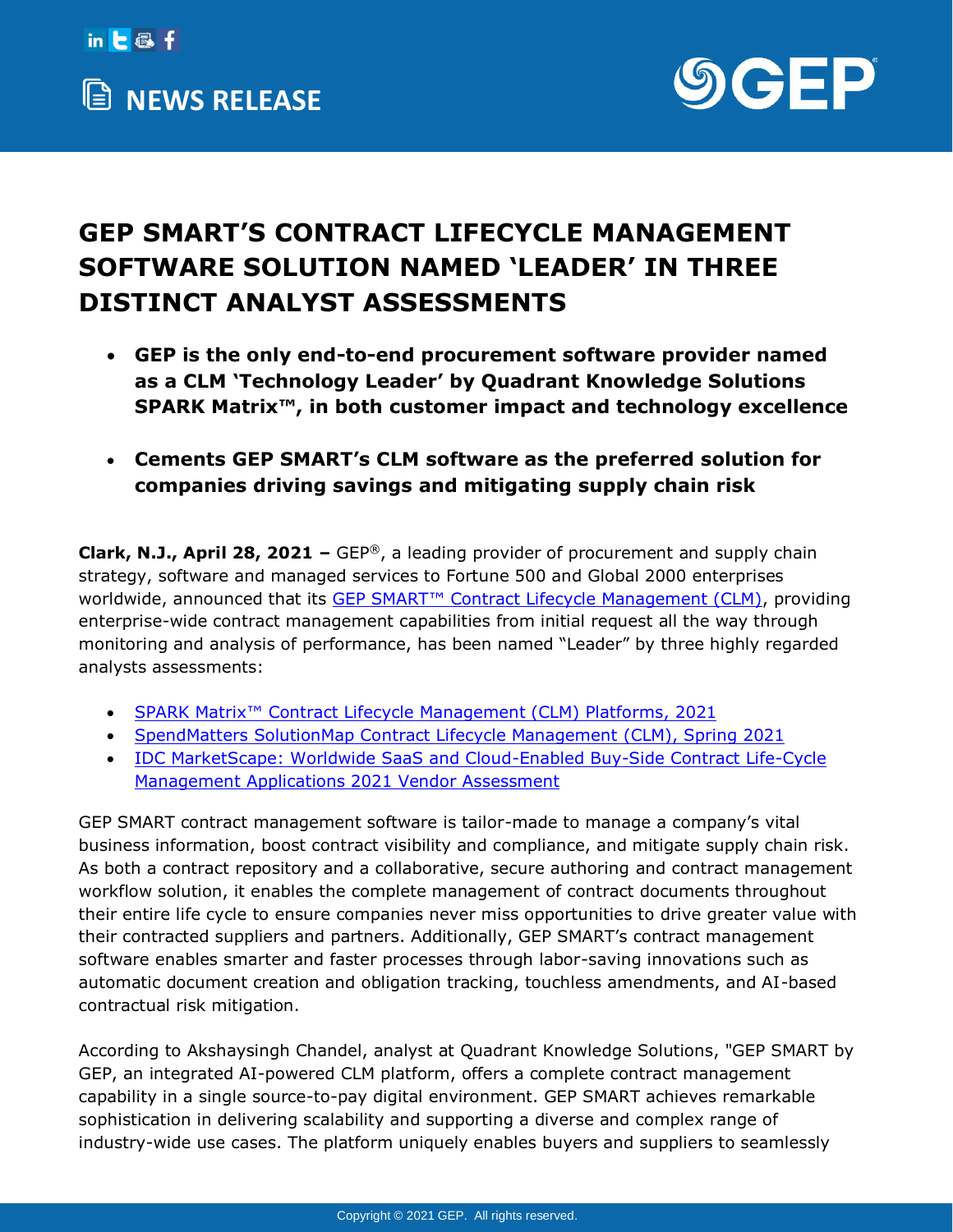



collaborate and manage end-to-end contracts through a central repository across their business process." Akshay further adds, "Driven by its comprehensive CLM capabilities, coupled with unique features including competitive guided contracts, AI-based automation & bulk action, extensible intelligent workflow engine, and strong customer value proposition, GEP is positioned as a technology leader in the 2021 SPARK Matrix of CLM market."



## **About the Quadrant Knowledge Solutions Contract Lifecycle Management Market Outlook**

[Quadrant Knowledge Solutions](https://quadrant-solutions.com/) is a global advisory and consulting firm focused on helping clients in achieving business transformation goals with Strategic research, consulting, and advisory services. The Quadrant Knowledge Solutions Contract Lifecycle Management Market Outlook research includes detailed competition analysis and vendor evaluation with the proprietary SPARK Matrix analysis. SPARK Matrix includes ranking and positioning of leading CLM vendors with a global impact. The positioning is based on the vendors' performance in various performance parameters on the categories of Technology Excellence and Customer Impact. Contract Lifecycle Management Market Outlook research provides strategic